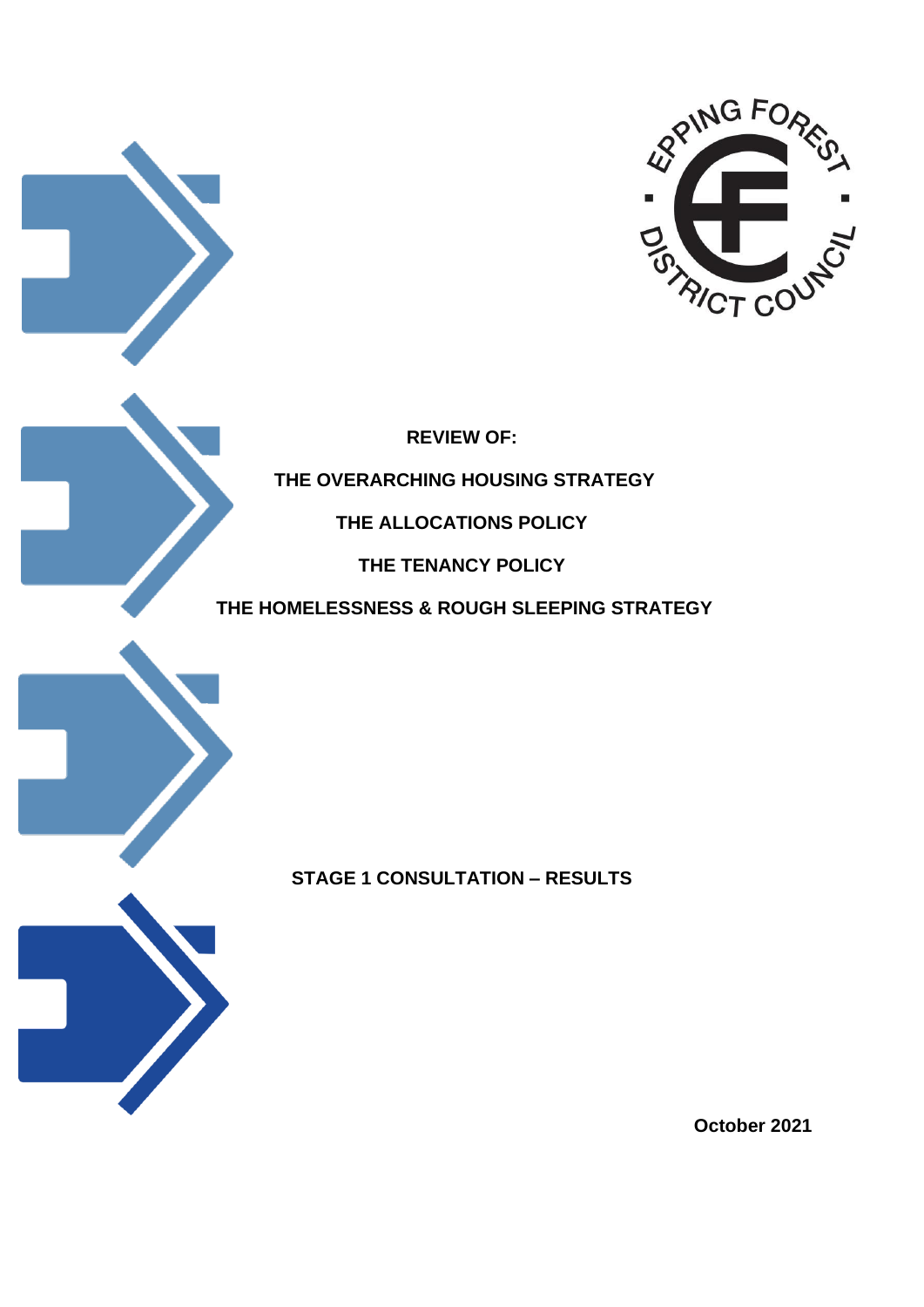## **INTRODUCTION**

This report presents the results of the stage 1 initial consultation on the Epping Forest District Council review of the following 'Big 4' Housing strategies and policies.

- The Allocations Policy
- The Tenancy Policy
- The Homelessness and Rough Sleeping Strategy
- The overarching Housing Strategy

The review began on 4 May 2021 and is due to conclude in Spring 2022.

Subject to Cabinet approval, the review will result in the publication of a new Allocations Policy, and Tenancy Policy (both of which will then be due for review again in 2027), along with both the updated five-year Homelessness and Rough Sleeping Strategy 2022-2027 and the overarching Housing Strategy for 2022-2027.

## **STAKEHOLDER CONSULTATION**

The consultation has been coordinated across all four items; to take account of the interest of some, but not all, stakeholders in more than one of the Big 4, and the interdependencies between many of the proposals.

The consultation has been split into two stages.

Stage 1 Initial Consultation: An invitation to stakeholders to influence the review from the outset by suggesting key themes and priorities they would like to be included in the draft updates of any or all the policies and strategies.

The stage 1 consultation opened on 21 June 2021 and closed on 6 September 2021.

Stage 2 Detailed Consultation: An invitation to stakeholders to comment on the draft proposals and major changes to the individual policies and strategies for consideration before any revision to the draft recommendations are presented to Cabinet between March 2022 and May 2022 for consideration and approval.

The stage 2 consultation is due to open on 29 October 2021 and close on 10 December 2021 for all but the overarching Housing Strategy which is scheduled to open on 15 November 2021 and close on 24 December 2021.

## **METHODOLOGY**

The consultation has been designed to give everyone with an interest in Housing in the district the opportunity to contribute to the review.

Stage 1 consultation consisted of a range of direct emails, bitesize briefing sessions and webinars, and an on-line survey with simple open-ended questions.

325 stakeholders were sent a link to the on-line survey including: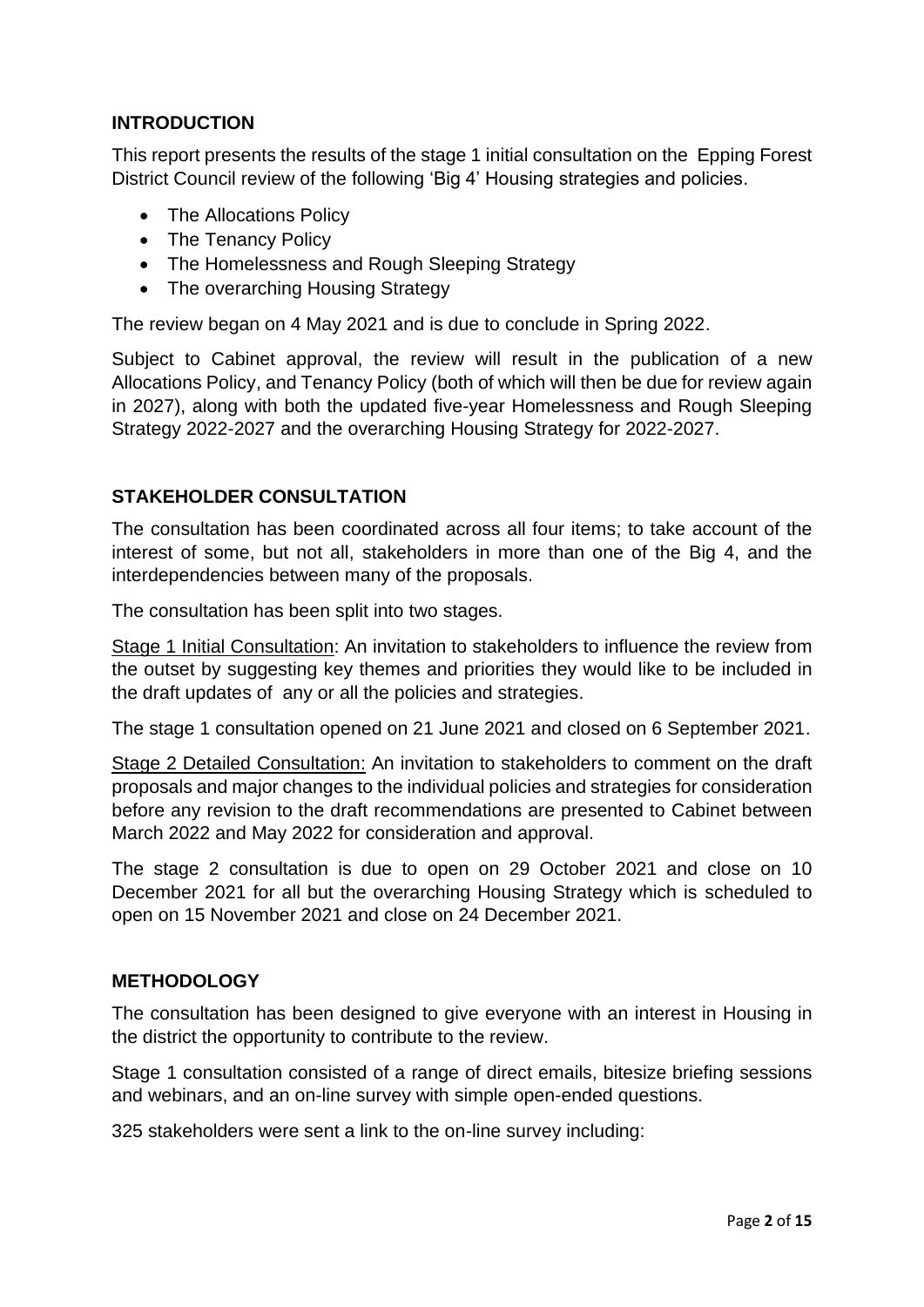- Registered providers of social housing in the district
- The clerks to the town councils and parish councils in the district
- The Community Safety Partnership and other statutory services
- Community groups including the Faith Covenant
- Essex County Council and the district, borough and city councils in Essex
- Third sector partners with an active interest in Housing in the district
- All elected Members of the Council and Council staff

The consultation and links to the survey along with background information are widely publicised on the Council's website, in the Tenant and Leaseholders newsletter, on Facebook, and at relevant forums including the Tenant and Leaseholders' Forum and Live Well, Be Well and Age Well groups.

## **RESPONSE RATE**

#### **Number of Responses**

In total, 68 contributors completed the survey. A further 96 surveys were started and abandoned. It is not known how many of these were duplicate entries from potential contributors who then went on to complete a valid survey**,** and how many were lost opportunities.

A user group was consulted on the possible reasons for the relatively high number of abandoned responses. The group suggested a few ways of improving the response rate that will be tested for future surveys of this type.

#### **Contributor Interest**

Contributors were asked to indicate whether they were responding as a resident of the district or as a representative of an organisation with an interest in Housing in the district. Those contributors with a dual interest were given the option of completing two surveys.



Fig 1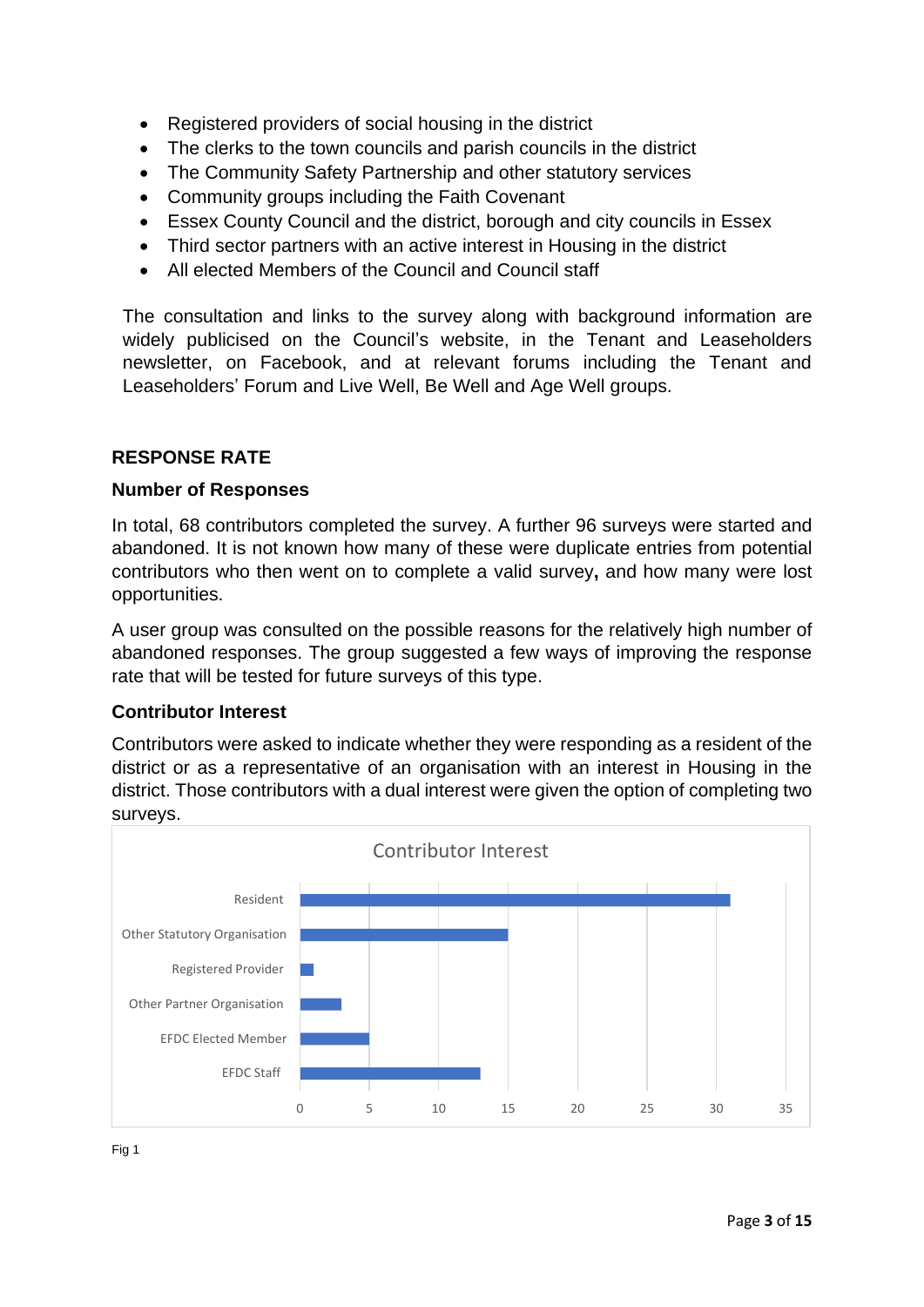The vast majority of contributors were residents (46%) followed by other statutory organisations (22%) Council staff (19%) elected Members of the Council (7%) other partner organisations (4%) and other registered providers of social housing (1%).

#### **Questions and Answers**

Most questions were open ended and produced detailed qualitative data which was then grouped by themes for the purpose of analysis.

## **OVERARCHING HOUSING STRATEGY**

*Question: Please list between three and five priorities and say why they are important.*

#### **Responses:**

#### Answered: 68 Not answered: 0



#### Fig 2

The most frequently listed priority related to increasing the supply of affordable housing, either generally (28%), specifically social housing (23%), of the right size and type to meet needs (22%), for local people (13%), or suitably adapted properties for people with physical or mental impairment (13%).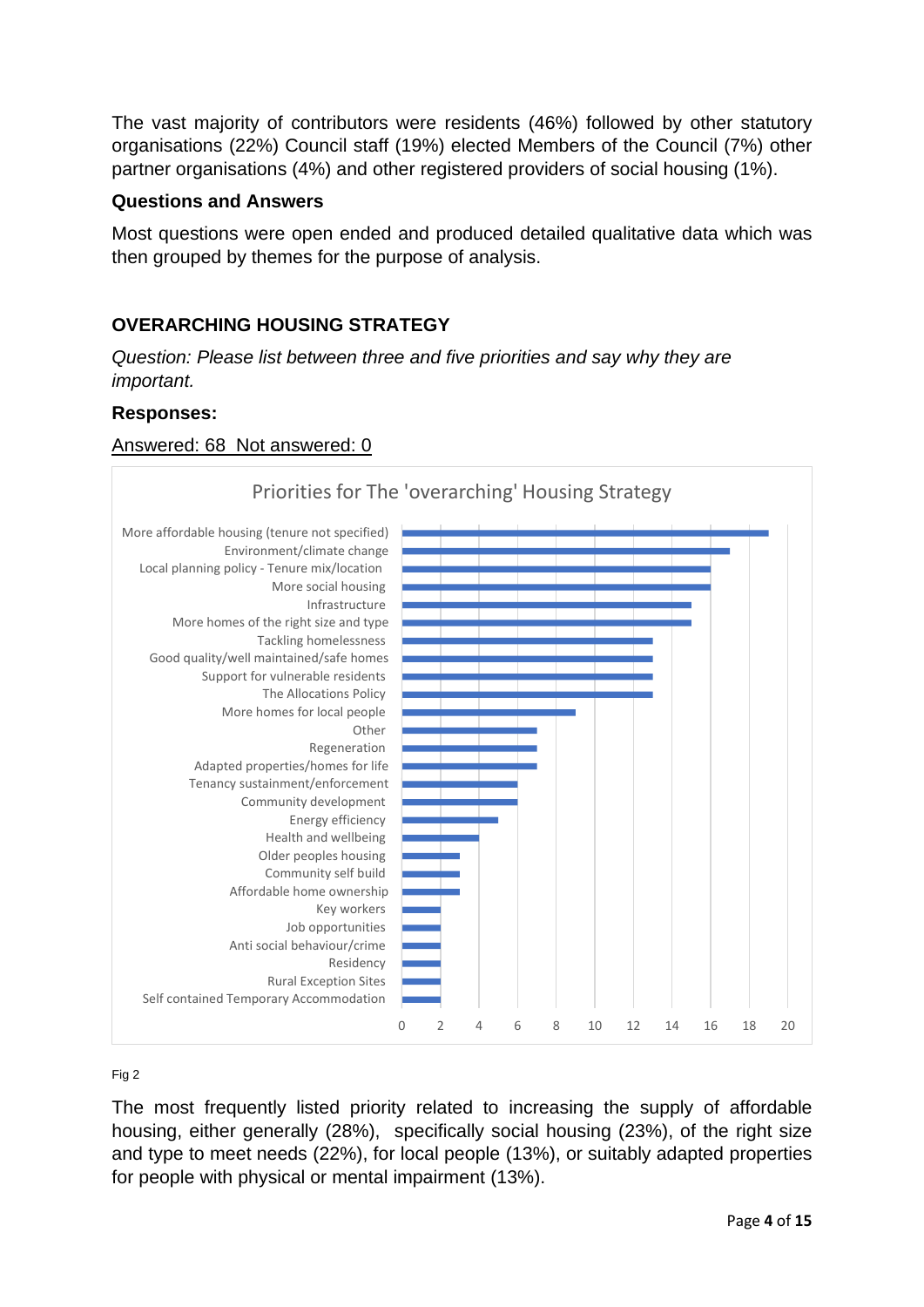Protecting the environment featured in a high number of responses (25%) as did the Council's local planning policy, particularly with regards to the location and tenure mix of new developments (i.e. social housing, private rent, homeownership (24%) and the regeneration of local areas (10%).

Other reoccurring themes included ensuring good quality safe homes in both the private and public sector (19%); enabling residents (particularly vulnerable residents) to access suitable housing and activities to help improve their wellbeing and lifechances (19%) tackling homelessness (19%) and the allocations policy (19%).

## **HEALTH HOUSING AND WELLBEING**

Answered: 65 Not answered: 3

## **Question:**

## *Can you suggest other services or organisations that may be interested in working in partnership with Housing to help improve health and wellbeing?*

### **Responses:**

The suggestions included 31 specifically named organisations, some of which already have established or developing relationships with Housing. Consideration is being given to engaging with each of the 31 organisations and all positive outcomes will be included in the relevant strategy or policy.

#### **Question:**

## *Do you have any suggestions or practical tips about how partners could work with Housing to help improve the health and wellbeing of residents?*

#### **Responses:**

Over 25 different practical tips and suggestions are being followed up. These include community-based activities that could also improve the local environment, targeted information sharing on specific schemes and opportunities, design features to assist sensory impairment and social inclusion, and training to raise awareness of neurodiversity amongst staff. All suggestions that are adopted or will be referenced in the relevant strategy or policy.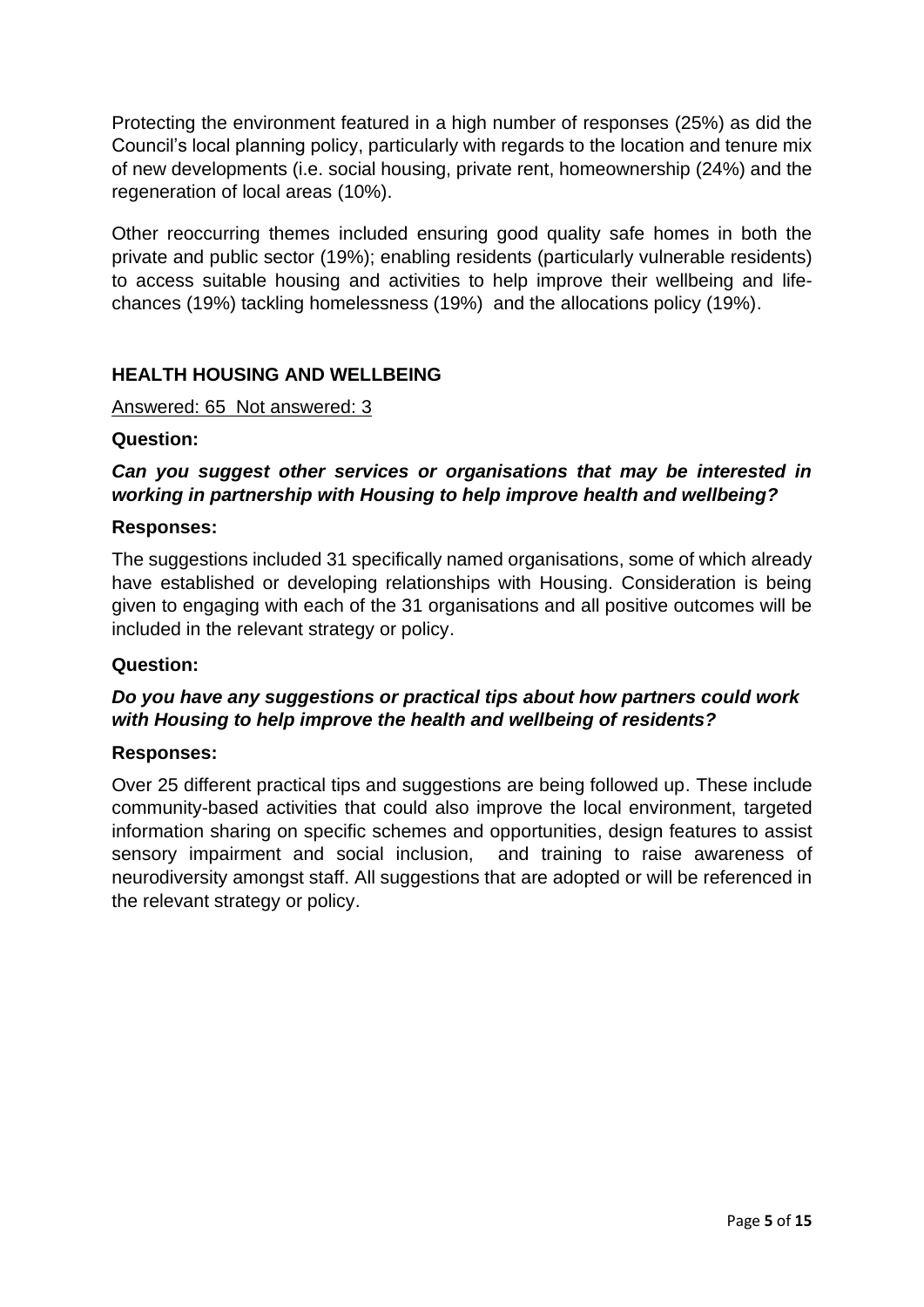## **ALLOCATIONS POLICY**

Answered: 60 Not answered: 8

## **Question:**

# *For what circumstances or reasons should applicants be awarded Band A?* **Responses**



#### Fig 3

The most common reason that contributors said Band A should be awarded was to address homelessness or the risk of becoming homeless (50%) followed by risk of abuse or violence (48%), medical needs/disability (40%) and overcrowding (23%).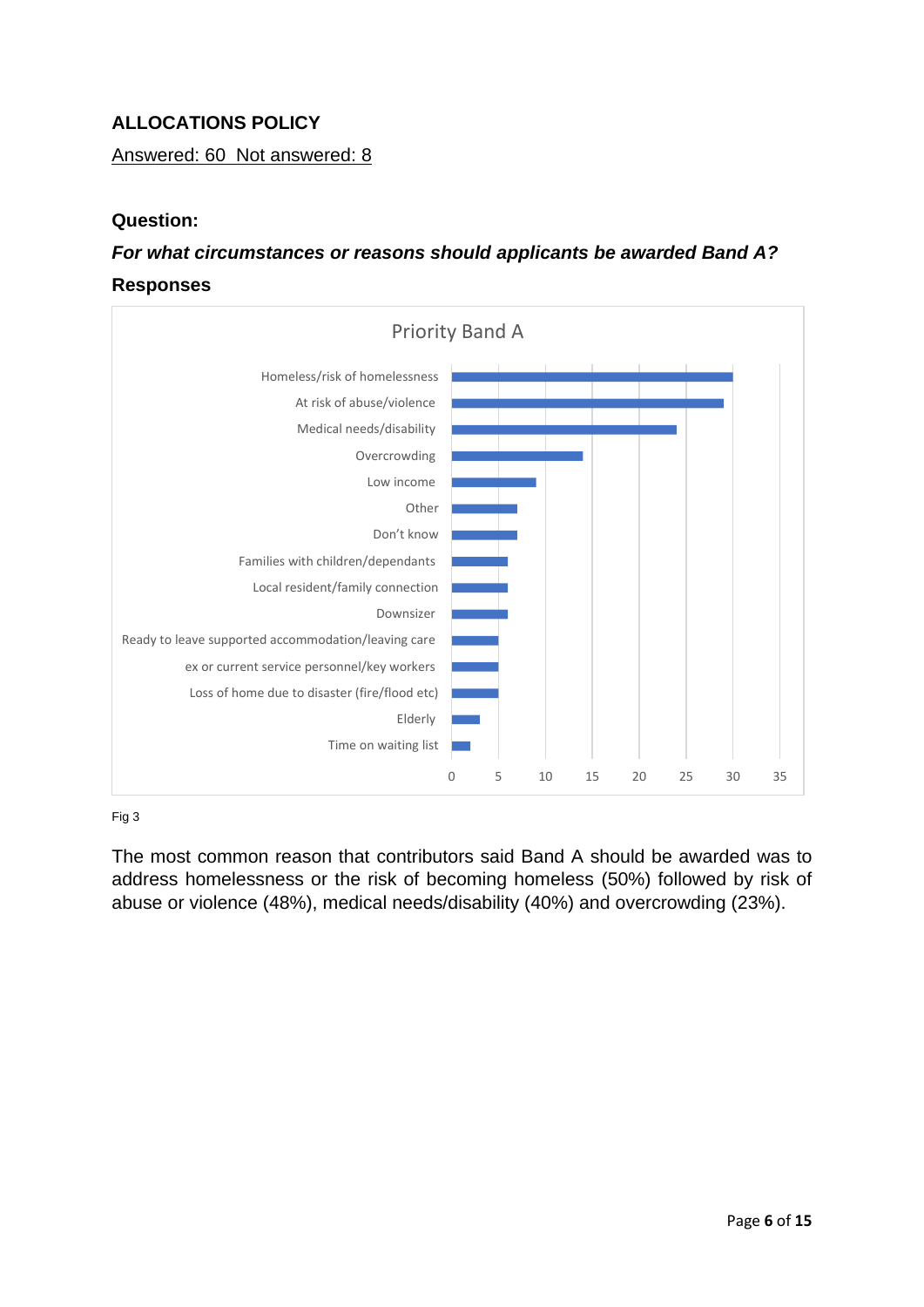*For what circumstances or reasons should applicants be awarded Band B?* 



Fig 4

Overcrowding/downsizing (28%) and medical needs/disability (28%) were the most common suggestions for being awarded Band B. A relatively high number of contributors said they didn't know (23%). The next most frequent circumstances proposed for Band B were being a local resident or with a family connection (20%), or on a low income (also 20%) then Homelessness or the risk of homelessness (18%).

*For what circumstances or reasons should applicants be awarded Band C* 

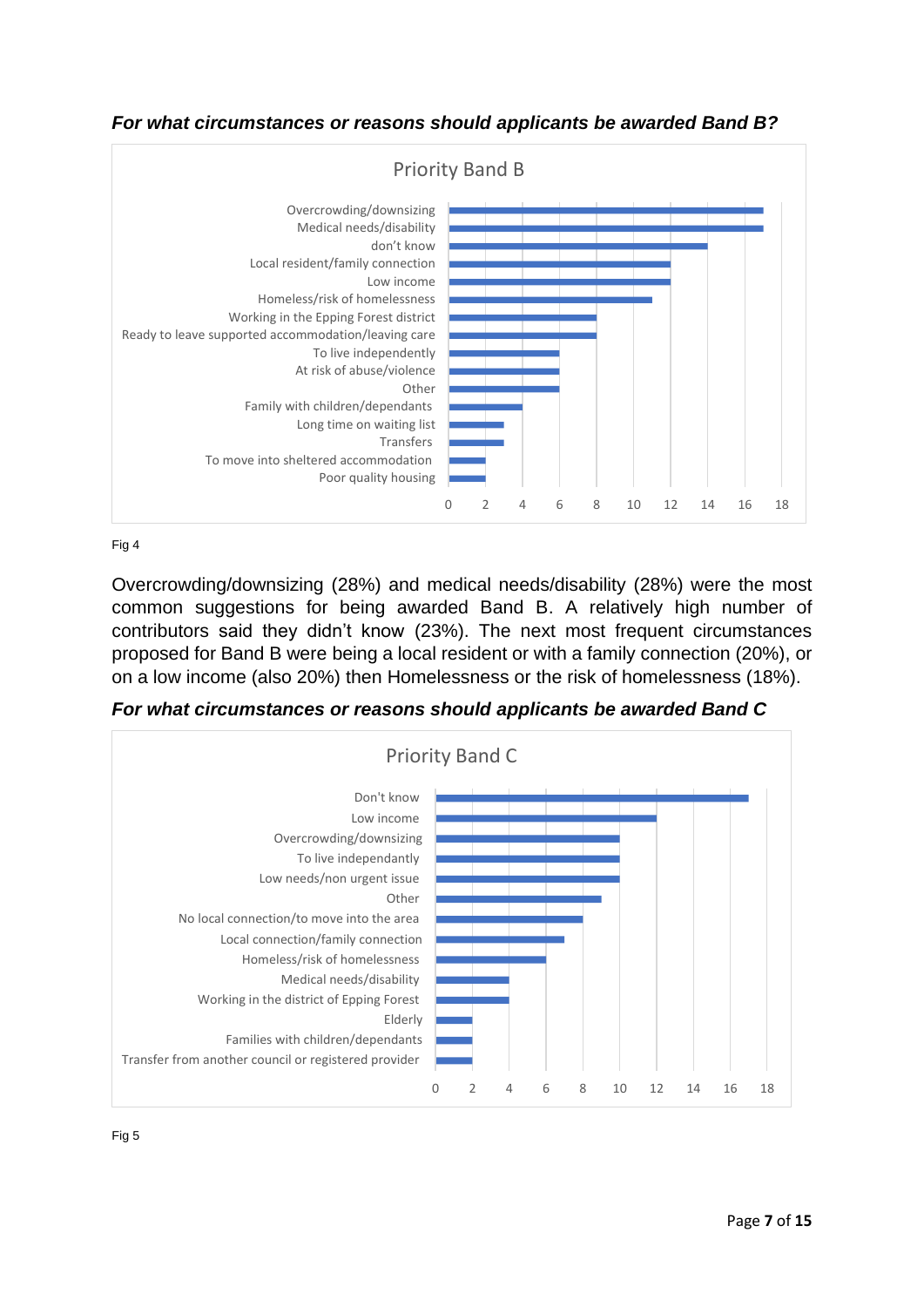Fewer Contributors made suggestions for Band C than the other bands. The most common suggestion for Band C was low income (20%) followed by overcrowding/downsizing, or to live independently or low needs/non-urgent issues (all 17%).

## **TENANCY POLICY**

## Answered: 60 Not answered: 8

### **Question:**

*How many years should a council or housing association tenancy be granted for? 10 years, 20 years, a lifetime, or other?*



#### Fig 6

Over half of the respondents (53%) said tenancies should be for 10 years. Fewer respondents were in favour of lifetime tenancies (30%) and the least popular proposal was 20 years (17%).

## *Should every tenancy be granted for the same length of time?*

Yes 53%

No 47%

## *If you answered no, then for what reason(s) should someone be offered a shorter tenancy or a longer tenancy?*

The most common answer was that longer tenancies should be offered to older people, those with disabilities or learning difficulties, or families with young children.

And that shorter tenancies should be offered to households whose circumstances are likely to change and/or who have a realistic prospect of purchasing a property in the near or mid-term future.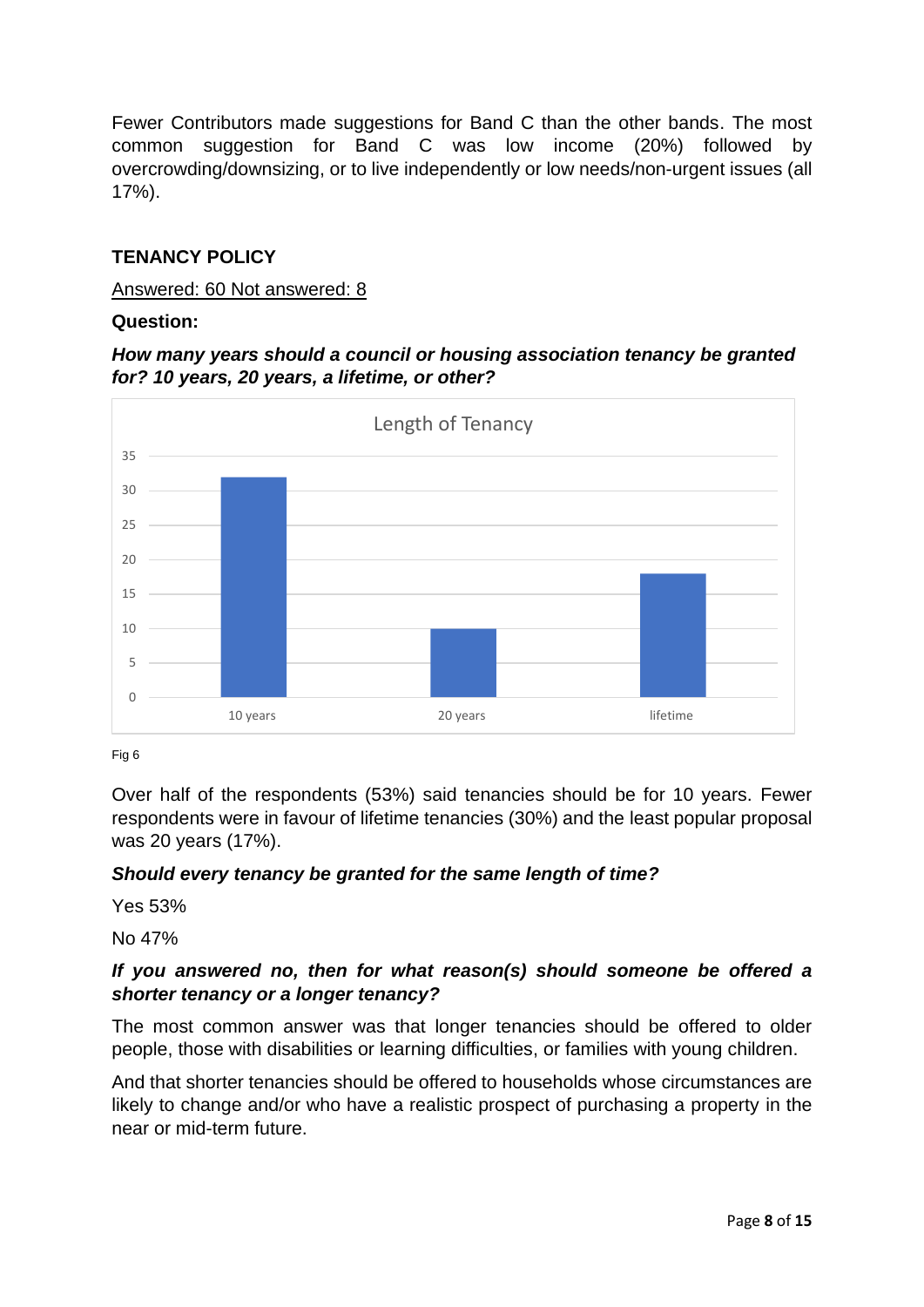## **HOMELESSNESS AND ROUGH SLEEPING STRATEGY**

Answered: 57 Not answered: 11

#### **Question:**

*What help should the Council offer to households who are threatened with homelessness, to prevent them from becoming homeless?*



Fig 7

The most frequent suggestion was to offer tailored help to address the underlying causes of homelessness (37%), next was the provision of temporary accommodation (18%) and negotiating with the applicant's landlord or family member to allow the applicant to remain living there (11%).

*What help should the Council offer households who are homeless?*



Fig 8

The most recurrent proposal was to offer temporary accommodation (47%), followed by support to resolve the underlying cause of homelessness (32%) and the provision of settled housing (19%).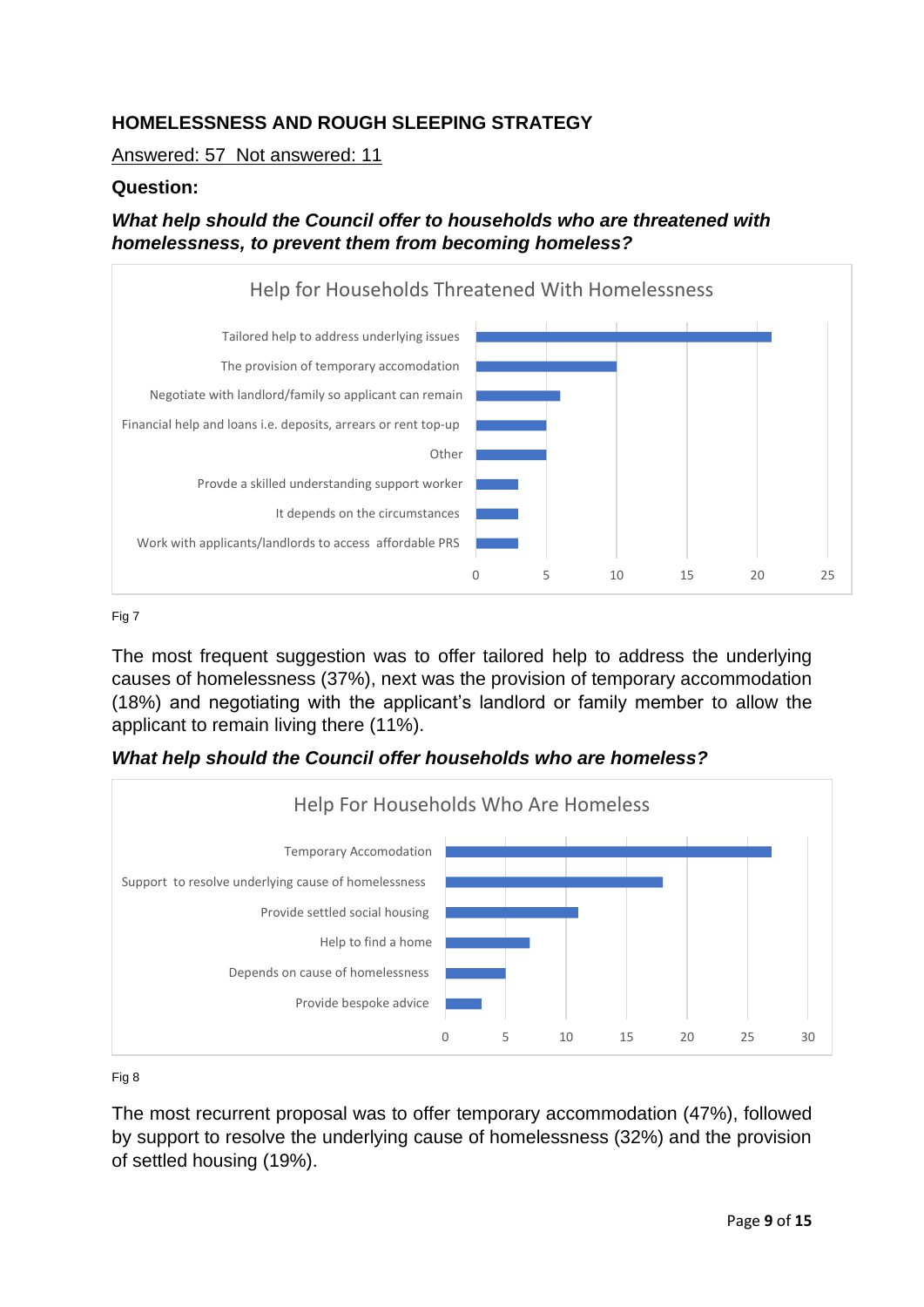



Fig 9

By far the most common suggestion was the provision of shelters and other temporary accommodation along with facilities such as access to a shower and a meal (44%). Holistic multi-agency help featured fairly frequently (16%), and a notable number of respondents suggested continuing with current policies (11%).

## **FURTHER INVOLVEMENT**

Contributors were asked whether they were happy to be contacted to discuss any of their comments or suggestions and/or whether they would like the opportunity to be involved with more detailed consultation on any of the individual policies or strategies.



#### Fig 10

Nearly half of all contributors said they would be happy to be contacted to discuss the comments or suggestions they had made in their response to stage 1 consultation (48%).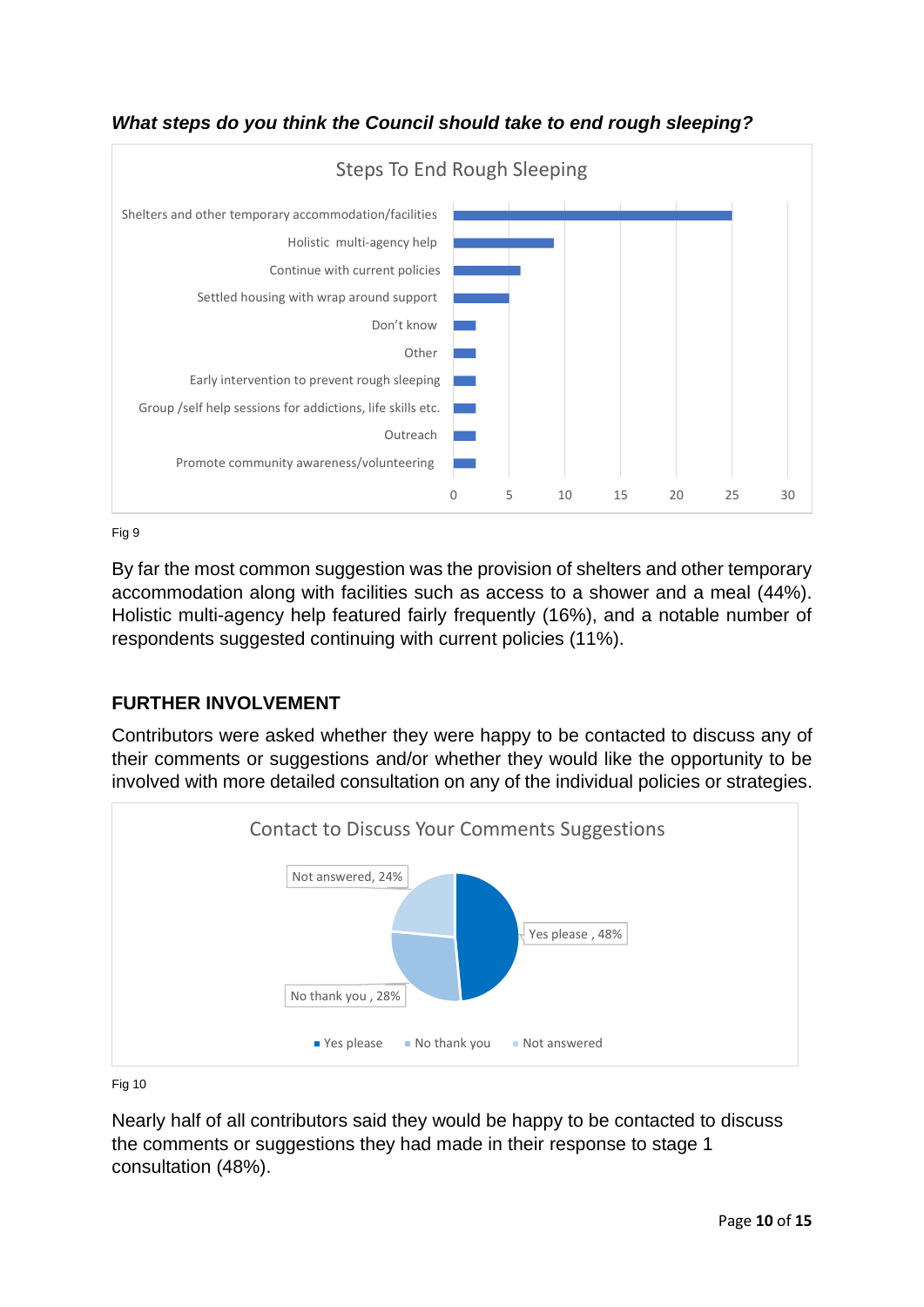

Fig 11

The Overarching housing Strategy generated the most interest in further involvement (35%) and the Tenancy Policy the least (1%).

Overall, 36 contributors said they were happy to discuss their responses to the stage 1 survey and/or would like to be more involved with the detailed stage 2 consultation.

At the time of writing the report arrangements were being made to contact the 36 contributors and discuss opportunities to have more direct involvement with the stage 2 consultation.

## **PROFILE OF CONTRIBUTORS**

Contributors were invited to provide some additional confidential information about their personal characteristics to enable the Council to check whether the consultation process is fair and transparent and to monitor the impact of any recommendations on groups with particular characteristics. The findings will form part of the Equalities Impact Assessment to be published along with the outcome of the full review.

Contributors were given the option to skip the section or indicate that they would prefer not to answer a specific question.

Of the 68 Contributors to the survey, 70% answered most but not all the questions about their personal profile and 22% skipped the section entirely.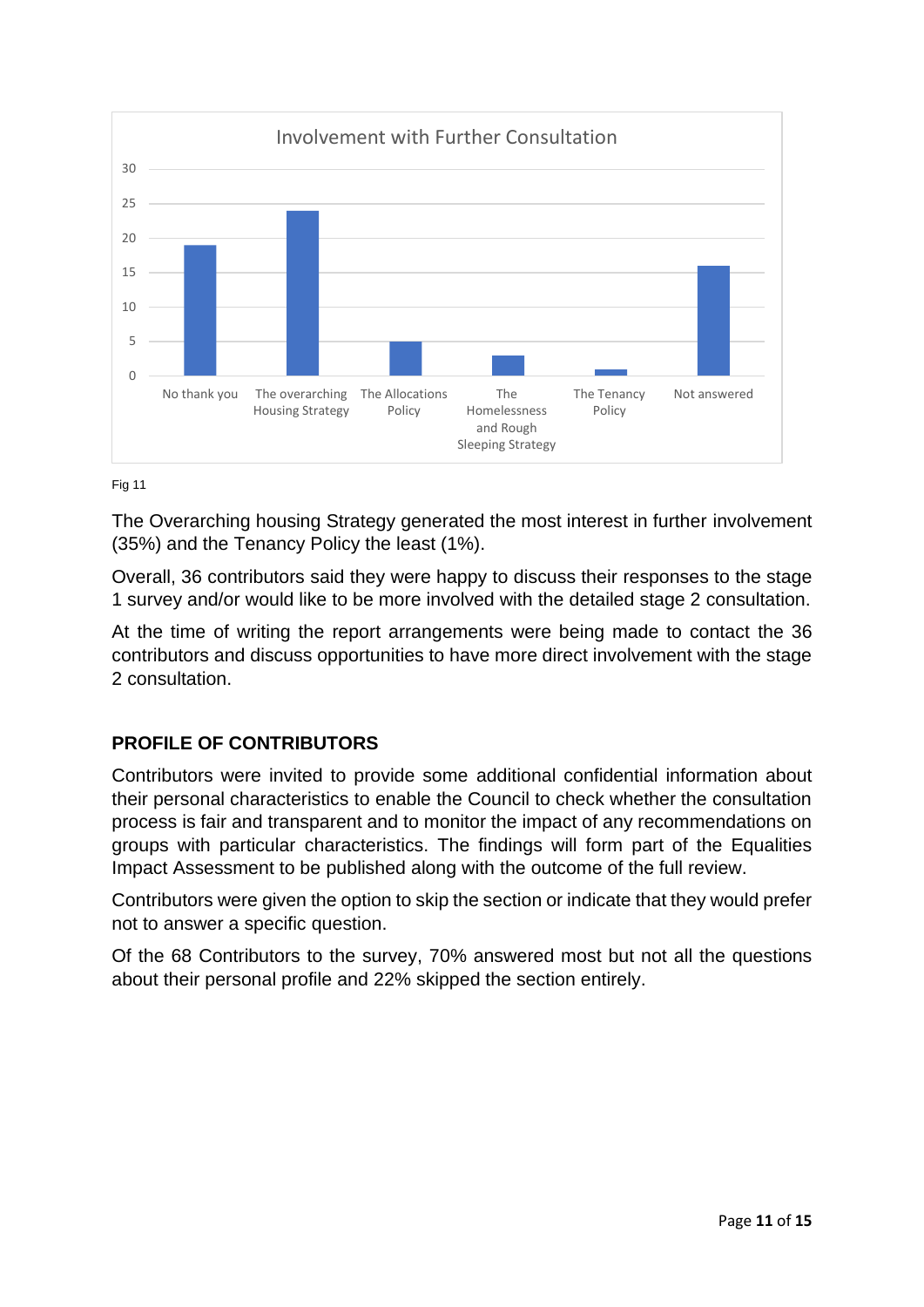## Age





Fig 12

The majority of contributors who specified their age group were between 40-54 years old (29%) and 55-64 years old (22%).

## **Ethnicity**





Fig 13

The majority of contributors described themselves as White British (57%) or opted not to provide details (29%).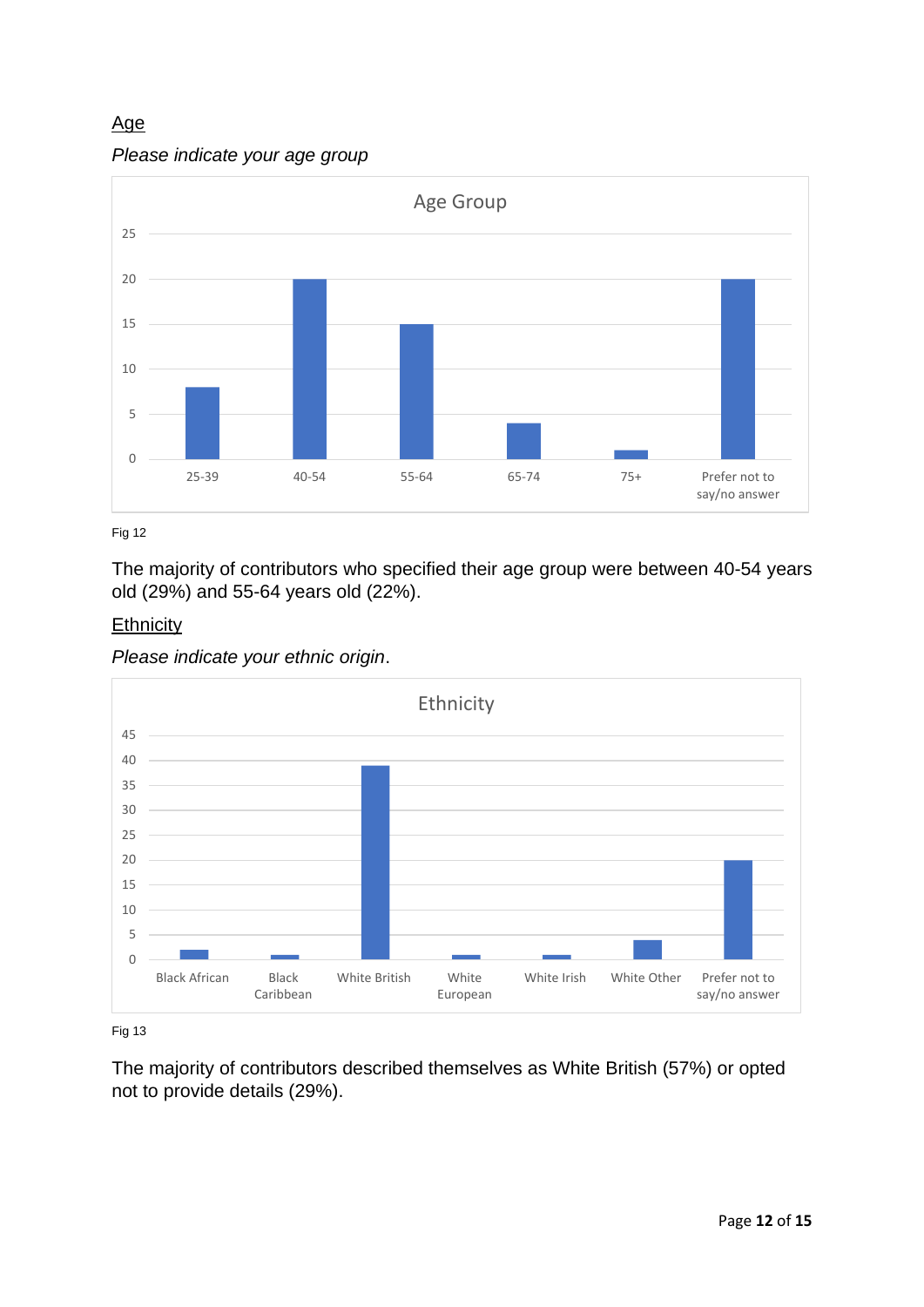## **Gender Identity**



*How would you describe your gender identity?*

Fig 14

Contributors described themselves as female (46%) male (25%) or chose not to provide details (29%).

## Religion





Fig 15

The religion or belief most frequently selected was Christian (37%) followed by no religious belief (26%). A fairly high proportion of contributors opted not to answer (31%).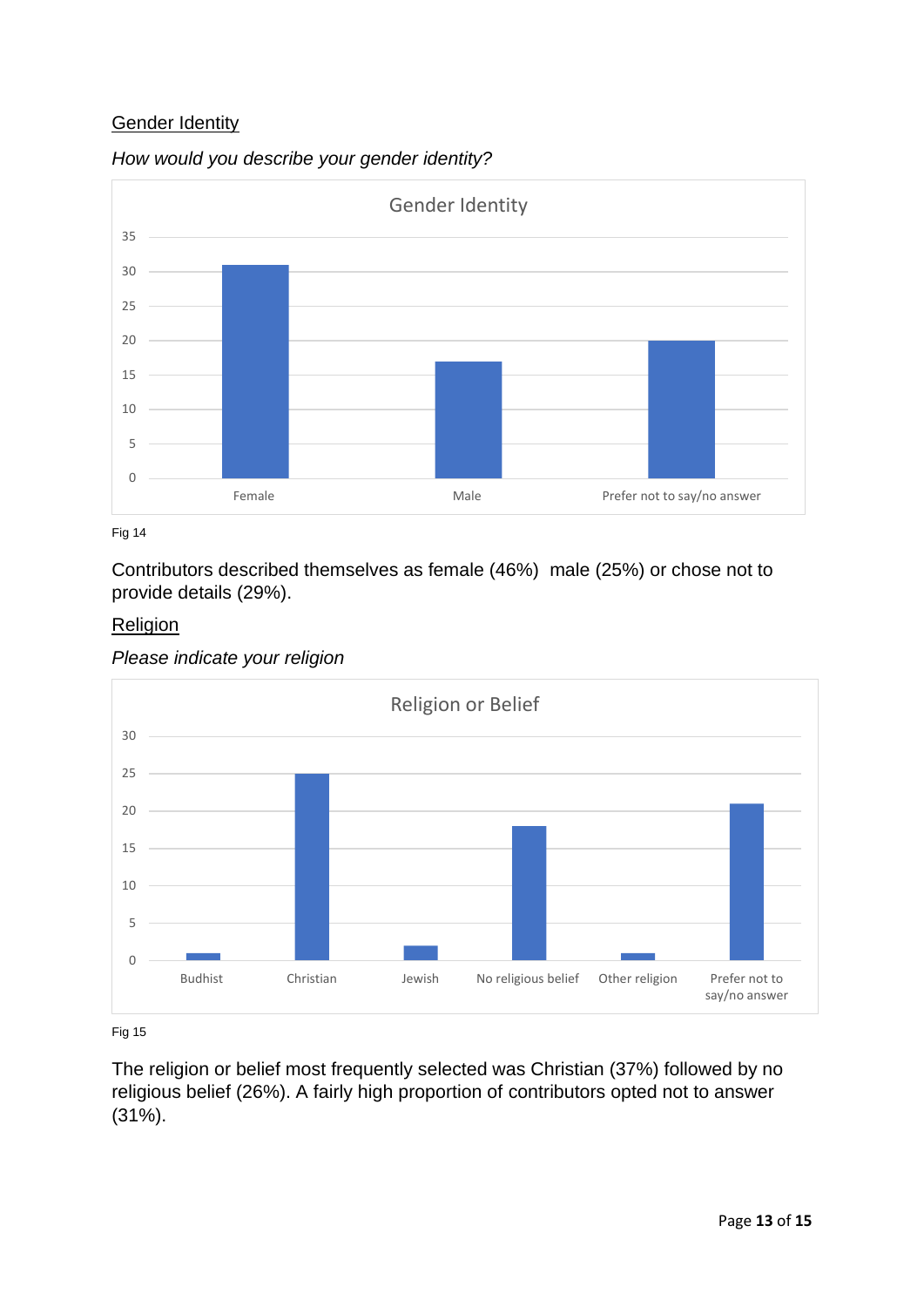## **Disability**

*Do you consider yourself to have a disability?*

*By disability we mean whether you have a long-term difficulty with mental or physical health, or a learning difficulty that affects your ability to carry out day to day activities.* 



#### Fig 16

Overall, 15% of contributors said they had a disability, and a notable number chose not to answer (32%).

## Sexual orientation





Fig 16

Most contributors said they were heterosexual (58%) or opted not to answer (37%).